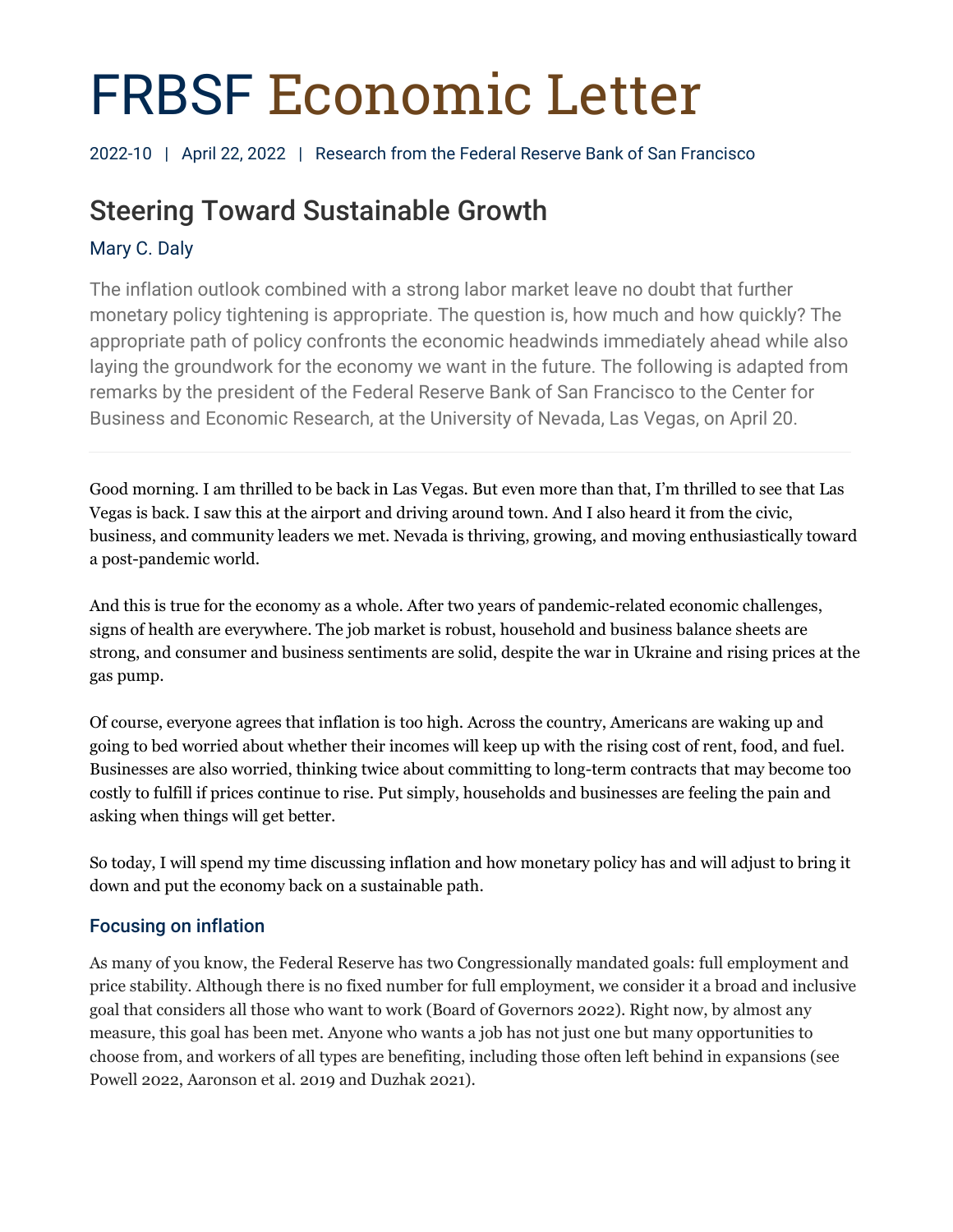#### *FRBSF Economic Letter* 2022-10 April 22, 2022

In contrast, we are far away from our price stability goal. The Federal Open Market Committee (FOMC) defines price stability as average inflation of 2%. The high readings we have seen over the past year, breaching 8% last month for year-over-year headline consumer price index (CPI) inflation, clearly exceed that target. This means policy must adjust.

The key insight of the dual mandate is that both sides matter. It was critical to assist the economy in recovering the job losses that occurred early in the pandemic, and it is now critical to stem what has been a longer-than-expected run of high inflation.

The question is how to do that smoothly. And to determine that, we have to understand how we got here.

The simple answer is COVID. Lockdowns early in the pandemic, transportation issues, and labor shortages constrained the supply of many goods. And these supply disruptions fell largely outside the scope of policy. After all, policymakers can do little to get more cars to the lot or more appliances into stores.

In contrast, we have a range of tools to help people buy what they need. And these tools were deployed to help households sustain themselves while we fought the pandemic. For those who lost their incomes, fiscal policy provided a lifeline. To bolster growth and employment, monetary policy turned accommodative. These measures supported consumer spending and helped get people through the worst of the crisis.

Unfortunately, as the pandemic persisted, this policy-supported demand collided, again and again, with COVID-disrupted supply. And as we would expect when demand outstrips supply, inflation rose. As a consequence of more spending being redirected from services towards goods, inflation rates across these two sectors have diverged. CPI inflation for services hit 5.1% in March, while goods CPI inflation is running at 14.2%. In February, personal consumption expenditures inflation reached 4.6% for services and 9.6% for goods.

Since high inflation was initially caused by the pandemic and our responses to it, the expectation has been that it will recede as COVID does. The problem is that, while COVID has abated, it has not disappeared. We can more easily do things like go out for dinner, travel, and see a movie. But countries and firms managing new variants and rising caseloads have not been able to return to full production. So, supply chain disruptions have lingered. And the war in Ukraine has further pressured supply, especially for energy, food, and other critical commodities.

All of this has added up to persistently high inflation readings. And that presents a different problem. Long periods of high inflation, even if it is projected to come down, can seep into expectations, leading people to anticipate further price increases. This is especially salient now, with prices for food and gas making headlines. Research tells us that these prices heavily influence consumers' beliefs about future inflation (see D'Acunto et al. 2021 and Coibion and Gorodnichenko 2015). We already see this in surveys of shortrun inflation expectations, which show that consumers and businesses are reacting to high inflation readings (Armantier et al. 2022).

Fortunately, longer-run expectations have remained steady. Moreover, consumer and business surveys, as well as market-based measures of inflation compensation, foresee an easing of inflation pressures in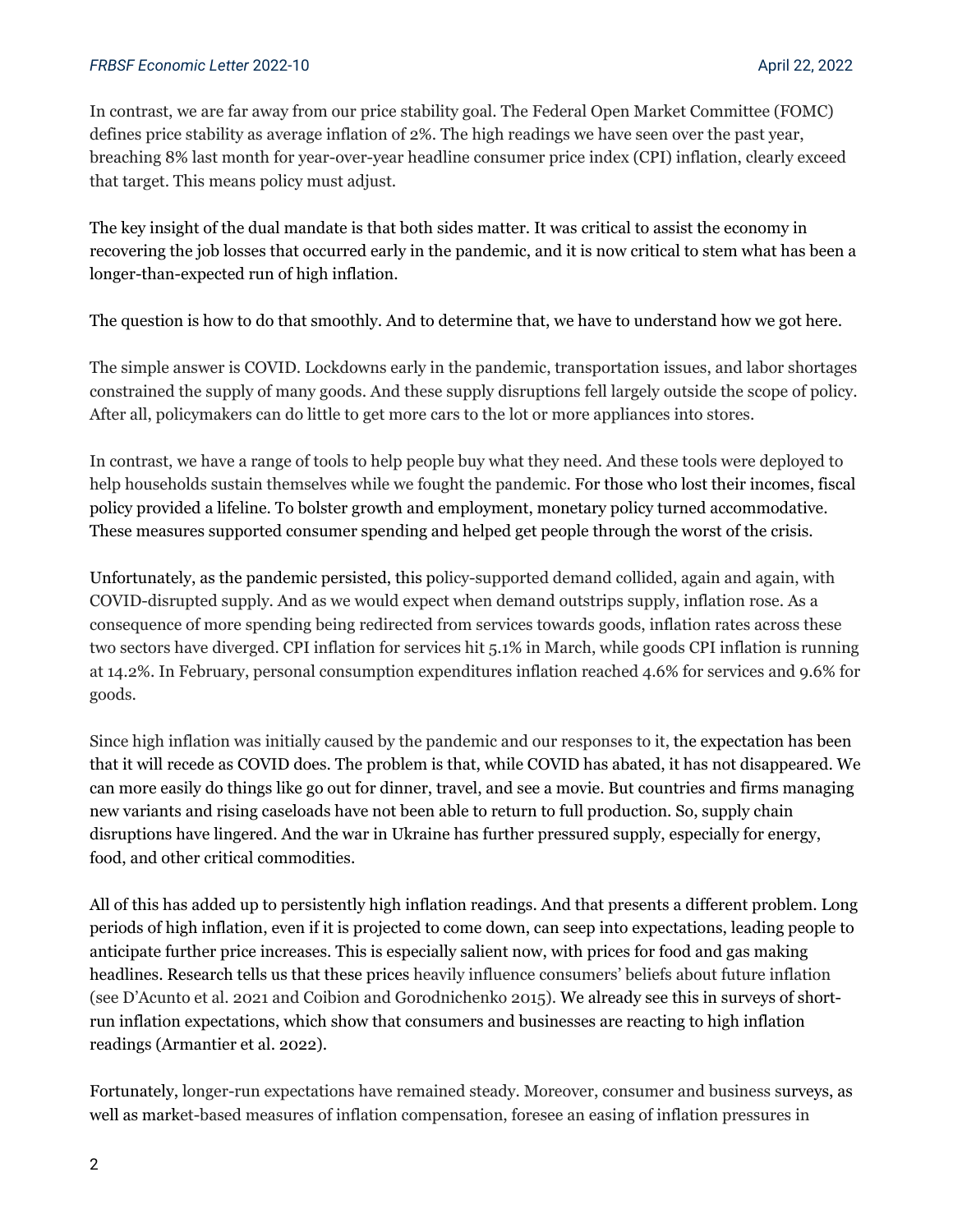coming years, moving to levels more consistent with the FOMC's average 2% goal (see [ATSIX data](https://www.philadelphiafed.org/surveys-and-data/real-time-data-research/atsix) from the Philadelphia Fed and Aruoba 2016).

But we can't be complacent. The longer realized inflation remains high, the more risk there is that rising prices will become part of public psychology (Malmendier and Nagel 2016). And once psychology shifts, it is hard to bring it back.

We learned this lesson the hard way. The last time we experienced this kind of elevated inflation was in the 1970s—some of us remember that time. Americans faced a steady drumbeat of rising prices that lasted for over a decade. By the early 1980s, high inflation had become firmly entrenched in the public's psyche. To get things under control, the Fed had to implement a series of steep interest rate hikes. They worked, but the correction was painful (see Goodfriend and King 2005 and Silber 2012).

This is a history no one wants to repeat. And it's why the Fed is taking actions today, far earlier than in the 1970s, to tighten policy, rebalance demand and supply, and ensure that both of our dual mandate goals are achieved.

The obvious next question is, how will we get there?

#### How we get there matters

The truth is, there is a hard way and an easier way.

To see what I mean, imagine you're in a car. You're driving along the highway and you spot a hazard up ahead. At this point, you know you need to slow down. One way to do it is to slam hard on the brakes. You'll achieve your goal, but you and your passengers will probably suffer in the process. You might jerk forward in your seat or spill coffee on your lap. That's the hard way. The better way is to purposefully and smoothly decelerate. You avoid the danger, and you spare yourself and others the whiplash. Most importantly, you get to continue your trip.

I think we can all agree that this is good driving. But it is also good policymaking. If we slam the brakes on the economy by adjusting rates too quickly or too much, we risk forcing unnecessary adjustments by businesses and households, potentially tipping the economy into recession. If we ease on the brakes by methodically removing accommodation and regularly assessing how much more is needed, we have a good chance of transitioning smoothly and gliding the economy to its long-run sustainable path.

Now some are nervous—or even skeptical—about whether this can be achieved. They fear that monetary policy is behind the curve and only a rapid and aggressive tightening can prevent an unbridled increase in inflationary pressure (see, for example, Summers 2022). Of course, for those who hold this view, memories of the 1970s inflation and the painful correction it required loom large.

For many reasons, this is not my modal outlook. First, the conditions we face today are very different from the 1970s. For one thing, current high inflation readings have a clear catalyst—the pandemic. Moreover, the duration of rising prices has been far shorter—a year, rather than a decade. And in stark contrast to the 1970s, longer-run inflation expectations have remained stable.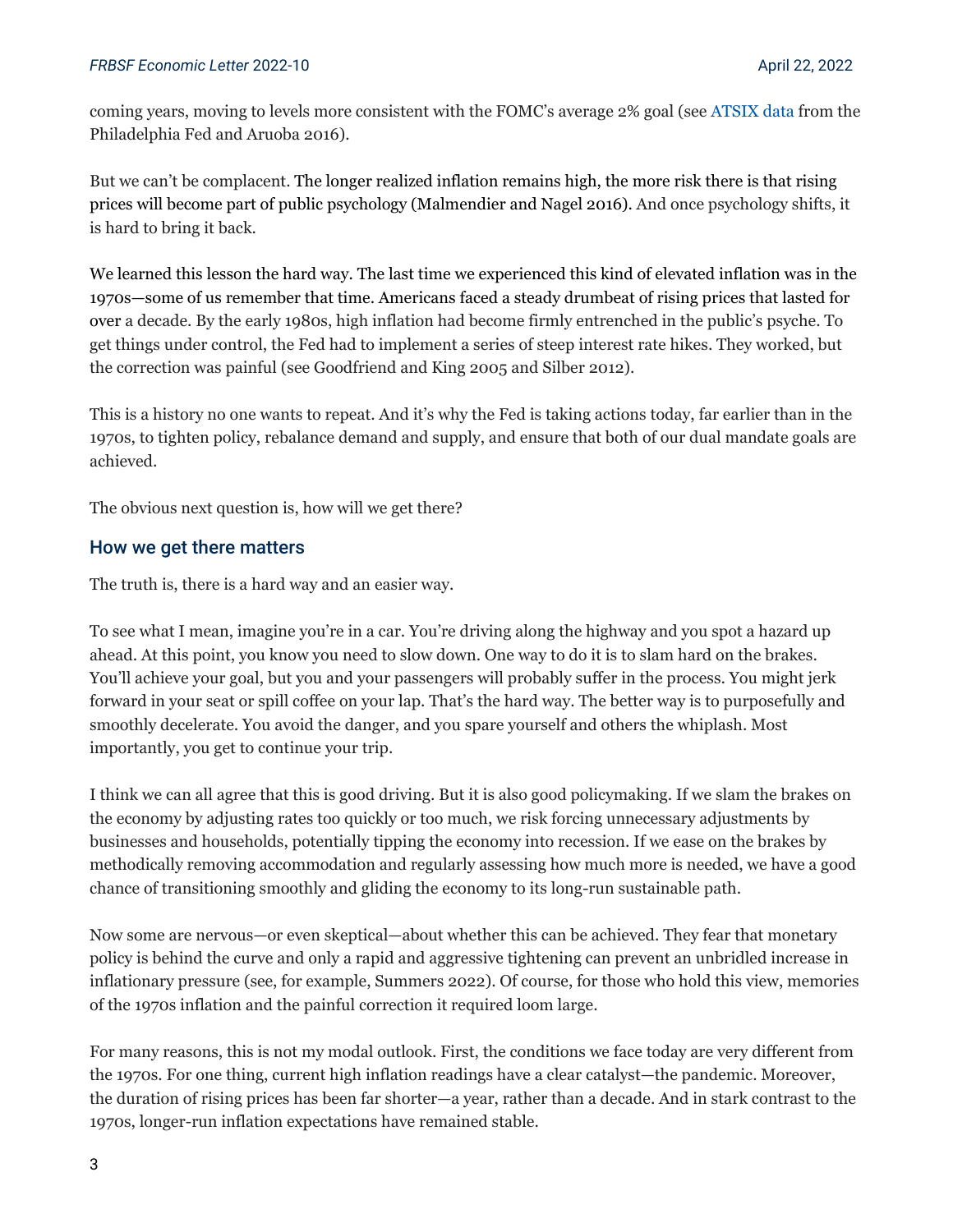#### *FRBSF Economic Letter* 2022-10 April 22, 2022

Second, the Fed is different than it was in the 1970s. We are far more attuned to the importance of inflation psychology and the transparency it demands. So we regularly share post-FOMC statements, summaries of economic projections, and other forms of forward guidance that tell households, businesses, and market participants what we are thinking and where policy is heading (see Daly 2022).

These communications provide clarity. But they also affect financial conditions, often long before we adjust rates. You can see this in the recent data. Although the FOMC has only raised the funds rate 25 basis points so far this year, our forward guidance has resulted in higher interest rates for Treasuries across the yield curve. Over the past six months, the 1-year Treasury yield moved up about 170 basis points while the 10 year Treasury yield moved up about 125 basis points. This has in turn moved rates in other financial markets. Mortgage rates, for example, have gone up to their highest levels since the start of the pandemic. This highlights an important point—communication is itself a tool and can tap the brakes on the economy long before actual adjustments to policy occur.

Third, history suggests that smooth, rather than abrupt, transitions are the norm. In fact, a recent study by Princeton professor and former Fed Vice Chair Alan Blinder (2022) shows that, out of the last eleven tightening cycles, when the Fed raised interest rates after a period of accommodative policy, seven were followed by a mild recession or none at all—basically a smooth landing.

There are, of course, no guarantees when it comes to a highly uncertain and fast-moving economy. But for now, most economic agents also expect a smooth transition. Financial market data put very little probability on a near-term recession (Bauer and Mertens 2018a, b). And preliminary results for the [April](https://data.sca.isr.umich.edu/fetchdoc.php?docid=69819)  [Michigan survey](https://data.sca.isr.umich.edu/fetchdoc.php?docid=69819) show that consumers continue to see unemployment falling in coming quarters, even as the Fed adjusts rates. My business contacts are equally optimistic, preparing to move past the pandemic and take advantage of opportunities for growth and expansion.

This bullishness likely reflects the strong underlying momentum in the U.S. economy, as well as the public's confidence that, even as rates rise and the economy slows, growth and the labor market will remain solid.

But this will take work. And let me turn to that next.

#### Navigating policy out of the pandemic

As I have noted, the inflation outlook combined with a strong labor market leave no doubt that further policy tightening is appropriate. The question is, how much and how quickly?

Let's start with how much. The first step is to remove the accommodation that we provided during the pandemic. That means raising the federal funds rate to its neutral level, which most forecasters put at around 2.5% in nominal terms. We started that journey in March with a 25-basis-point rate increase, so we still have significant work to do. Moving purposefully to a more neutral stance that does not stimulate the economy is the top priority.

And this is where the question of timing comes in. How quickly should we get there? Accounting for the risks of being too fast or too slow, I see an expeditious march to neutral by the end of the year as a prudent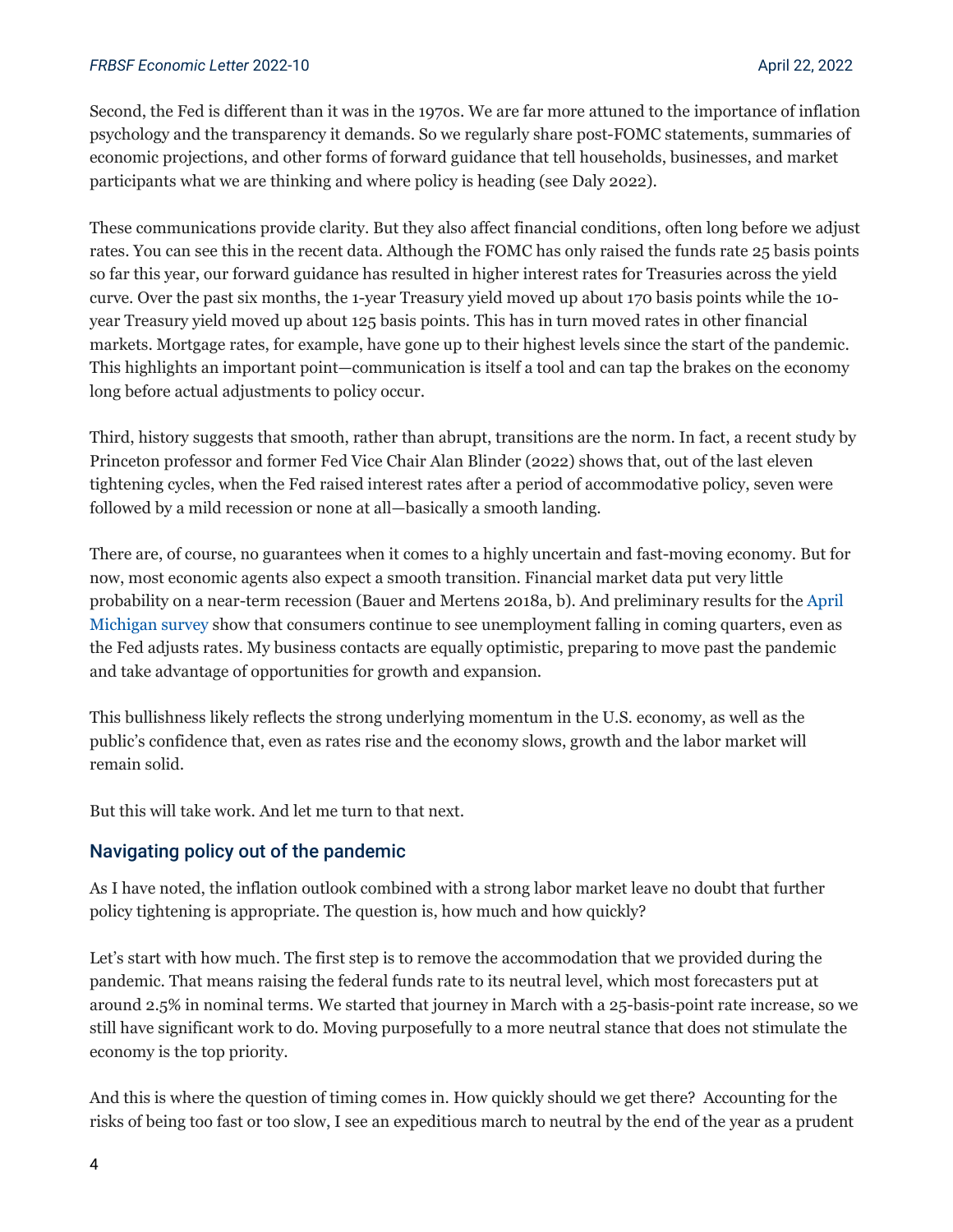path. We will continue to evaluate the data and the risks, but today I see little indication that the economy needs policy accommodation.

Once accommodation is removed, we need to evaluate the effects—observe how financial conditions adjust, how much inflation recedes, and what more remains to be done to ensure a sustained expansion. This watchful deliberation is always important, but it's critical when the level of uncertainty is high, as it is today (see Leduc and Liu 2016 and Bok, Mertens, and Williams 2022).

There is the uncertainty about COVID. While it feels like our recovery from the pandemic is gaining traction here in the United States, China and other global producers are in the midst of another wave of lockdowns to manage outbreaks. This makes it hard to declare victory on the pandemic or to be comfortable about the projected recovery of supply chains.

There is also uncertainty about the impact of the war in Ukraine. So far, the U.S. economy is weathering the disruption to supplies of oil and other commodities, but energy shocks have historically led to periods of economic contraction, domestically and globally. And that's a risk that bears close watching.

All of this means that it's hard to fully know what next year will look like. Will we be in a world where supply chains have healed, inflation has come down, and policy can remain close to neutral? Or will we be in a world where disruptions remain, inflation persists, and monetary policy must further adjust to restrain the economy, balance supply and demand, and return inflation to our price stability objective? The data will tell us over the course of this year, and we will be prepared to respond when it does.

But that will not be the end of our work. The Fed's overarching job is to foster a long and durable expansion that delivers both full employment and price stability. We need to calibrate policy to get back on that path. That means confronting the economic headwinds immediately in front of us. But it also means laying the groundwork for the economy we want in the future. A truly smooth transition does both.

### Go smooth to go far

Let me leave you with a story that illustrates my approach to policymaking and how I will work to navigate the challenges ahead. As a teenager, I worked at a donut shop. Part of my job was to drive a delivery truck. I drove the long-distance route at night, when traffic was sparse. As you might expect, I sometimes went a little too fast. And as you also might expect, that didn't turn out too well. I wound up losing my license for three weeks—which, to me, felt like a lifetime.

That youthful mistake taught me a valuable lesson. Getting there is important. But so is the journey. In my attempt to get there quickly, I actually didn't get there at all. Though I didn't know it at the time, I had taken the hard way.

But we don't have to. A smooth and methodical approach to policy will alert us to hazards along the way, prepare us for unexpected bumps in the road, and ultimately keep us moving forward—not just to our immediate destination, but to all of the destinations that follow.

*[Mary C. Daly i](https://www.frbsf.org/economic-research/economists/mary-c-daly/)s president and chief executive officer of the Federal Reserve Bank of San Francisco.*